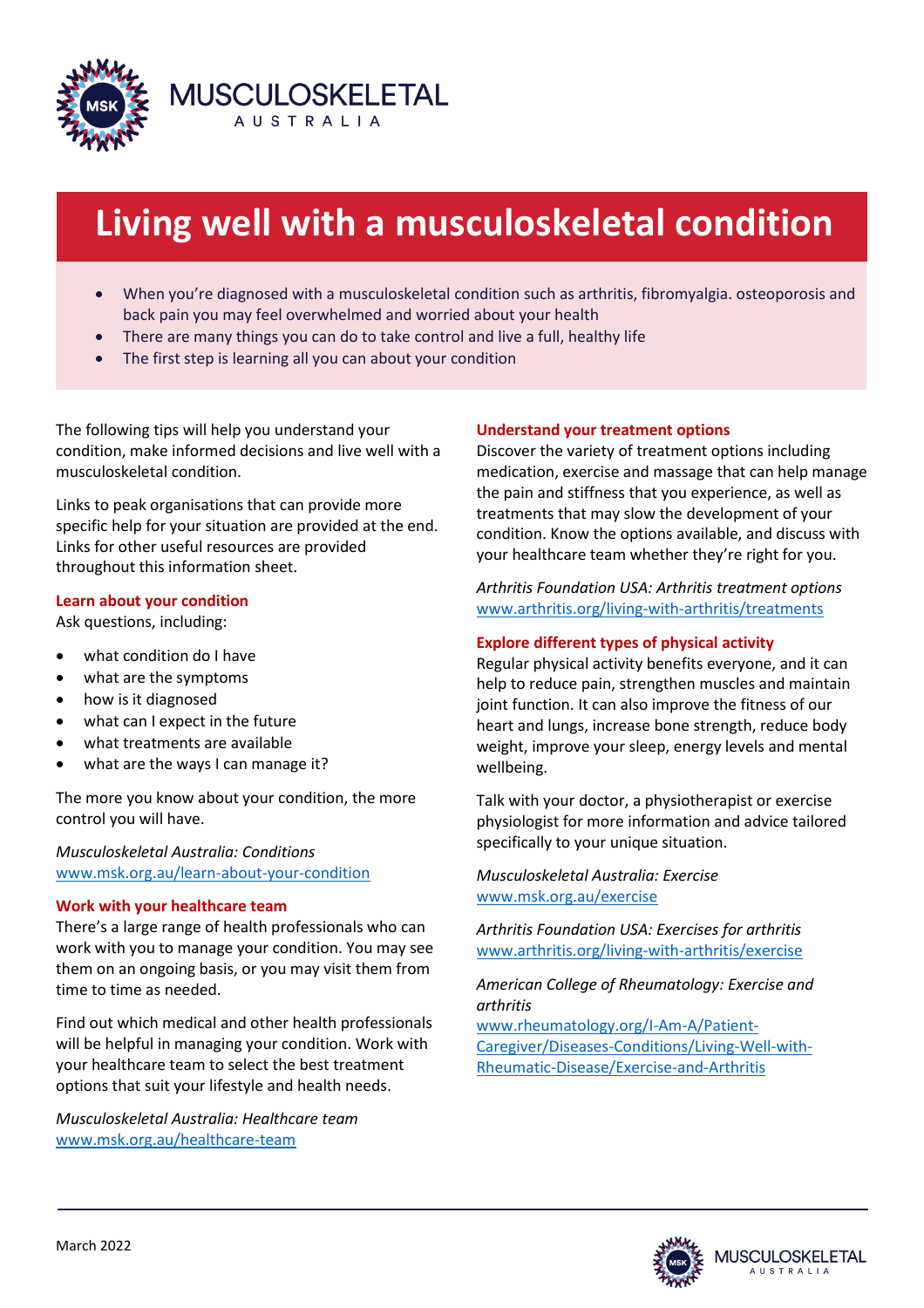#### **Learn how you can make healthy food choices**

There's little evidence that particular foods are good or bad for people with musculoskeletal conditions. And there's no diet proven to cure these conditions.

But eating a healthy, well-balanced diet is important. It will help you maintain a healthy weight and reduce the load on your joints. Eating well will also help protect you against other health conditions. For bone health whether you have osteoporosis, or to protect against getting it – it's important that your diet includes the necessary amount of calcium for your age and gender.

Talk with your doctor or dietitian for more information and advice.

# *Musculoskeletal Australia: Diet* [www.msk.org.au/diet](http://www.msk.org.au/diet)

*Eat for Health - Australian Dietary Guidelines* [www.eatforhealth.gov.au](http://www.eatforhealth.gov.au/)

*Versus Arthritis: Diet and arthritis*  [www.versusarthritis.org/about-arthritis/managing](http://www.versusarthritis.org/about-arthritis/managing-symptoms/diet)[symptoms/diet](http://www.versusarthritis.org/about-arthritis/managing-symptoms/diet) 

#### **Identify effective pain management techniques**

There is no 'one size fits all' when it comes to pain management. Not all pain management techniques will suit every situation or every person. Identify a range of strategies that you find effective so that you have a collection to choose from to suit particular situations, such as ice packs to reduce swelling, medicines for pain relief, relaxation techniques to ease tense muscles.

There are many options available to help you manage and live with pain. Talk to your healthcare team for more advice.

# *Musculoskeletal Australia: Managing your pain* [www.msk.org.au/pain-guide](http://www.msk.org.au/pain-guide)

*National Prescribing Service: Chronic pain explained* [www.nps.org.au/medical-info/consumer-info/chronic](http://www.nps.org.au/medical-info/consumer-info/chronic-pain-explained)[pain-explained](http://www.nps.org.au/medical-info/consumer-info/chronic-pain-explained) 

#### **Manage your fatigue**

Recognise that there may be times when you experience periods of mental and physical tiredness, or fatigue. This fatigue can make every day activities seem overwhelming. Fatigue may be caused by lack of sleep, pain, medications, depression or the condition itself. There are many things you can do to help combat this fatigue including exercise, pacing your activities through the day, getting a good night's sleep and talking with your doctor about your medications.

## Versus Arthritis UK: Managing fatigue

[www.versusarthritis.org/about-arthritis/managing](http://www.versusarthritis.org/about-arthritis/managing-symptoms/managing-fatigue)[symptoms/managing-fatigue](http://www.versusarthritis.org/about-arthritis/managing-symptoms/managing-fatigue) 

#### Better Health Channel: Fatigue

[www.betterhealth.vic.gov.au/health/conditionsandtrea](http://www.betterhealth.vic.gov.au/health/conditionsandtreatments/fatigue) [tments/fatigue](http://www.betterhealth.vic.gov.au/health/conditionsandtreatments/fatigue)

#### **Recognise the emotional challenges**

Recognise and acknowledge the emotional challenges that come with managing your condition. It's natural for you to feel a range of emotions, including fear, stress, depression and frustration, when living with a chronic condition. It's important that you acknowledge these feelings. You may want to talk with a counsellor or psychologist, write in a journal, talk with a family member or close friend. Don't ignore these feelings

*Arthritis Foundation USA: Arthritis and Emotions* [www.arthritis.org/living-with-arthritis/life](http://www.arthritis.org/living-with-arthritis/life-stages/coping-with-change/emotions-and-feelings.php)[stages/coping-with-change/emotions-and-feelings.php](http://www.arthritis.org/living-with-arthritis/life-stages/coping-with-change/emotions-and-feelings.php) 

#### **Research complementary and alternative treatments**

If you're interested in complementary and alternative treatments, do your research. These treatments include things such as acupuncture, massage, herbal medicines and aromatherapy. Some treatments can be useful in helping you manage your condition, while others will have no effect. And some have side effects or may interact with your other treatments. It's important to check the qualifications of the person providing the treatment and to talk to your healthcare team about whether it's right for you.

*Musculoskeletal Australia: Complementary and alternative treatments*

[www.msk.org.au/complementary-treatments](http://www.msk.org.au/complementary-treatments)

*Versus Arthritis UK: Complementary and alternative treatments* [www.versusarthritis.org/about-](http://www.versusarthritis.org/about-arthritis/complementary-and-alternative-treatments)

[arthritis/complementary-and-alternative-treatments](http://www.versusarthritis.org/about-arthritis/complementary-and-alternative-treatments)

#### **Get a good night's sleep**

It can be difficult when you live with painful musculoskeletal conditions to get a good night's sleep. Pain, muscle tension, stress and other factors can interfere with your sleep. Not getting enough good quality sleep can impact on the pain and muscle tension you experience. This can become a vicious cycle. If you're experiencing difficulties with sleep, there are many things you can do. Start by talking with your doctor. Call our Help Line and speak with our nurses. Borrow sleep resources from your local library.

*Musculoskeletal Australia: Sleep* [www.msk.org.au/sleep](http://www.msk.org.au/sleep/)

**2**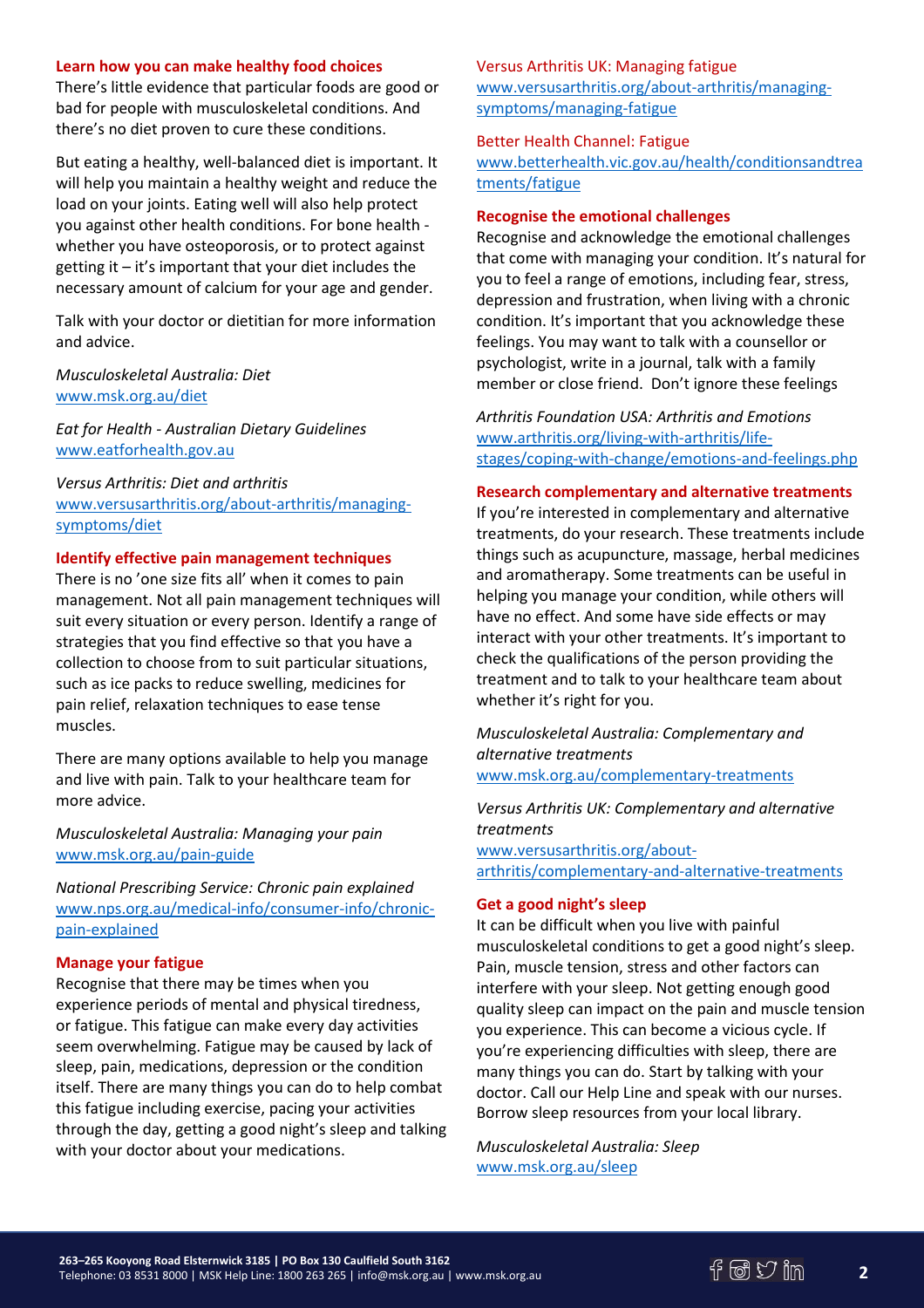## *Versus Arthritis UK: Sleep*

[www.versusarthritis.org/about-arthritis/managing](http://www.versusarthritis.org/about-arthritis/managing-symptoms/sleep/)[symptoms/sleep](http://www.versusarthritis.org/about-arthritis/managing-symptoms/sleep/)

## **Working with a chronic condition**

Working is good for your health and wellbeing, but sometimes your condition may interfere with your work. Musculoskeletal conditions can be unpredictable – you can be fine one day but having a 'flare up' the next. This unpredictability can be stressful. Talk to your doctor or allied healthcare professional about ways to help you stay at work.

There are many things you can do to enable you to continue working such as pain management techniques (e.g. mindfulness), medication, modifying the workspace, using aids and equipment (e.g. modified mouse and keyboard, lumbar supports) and having some flexibility with the hours worked.

*Arthritis Foundation USA: Finding a job and working with arthritis* [www.arthritis.org/living-with-arthritis/life-](http://www.arthritis.org/living-with-arthritis/life-stages/work/workforce-ready.php)

[stages/work/workforce-ready.php](http://www.arthritis.org/living-with-arthritis/life-stages/work/workforce-ready.php)

*Versus Arthritis UK: Work*  [www.versusarthritis.org/about-arthritis/living-with](http://www.versusarthritis.org/about-arthritis/living-with-arthritis/work/)[arthritis/work](http://www.versusarthritis.org/about-arthritis/living-with-arthritis/work/)

*Arthritis Ireland: Work and arthritis* <https://www.arthritisireland.ie/work-and-arthritis>

# **Find aids to assist with daily activities**

Sometimes tasks we take for granted may be affected by our condition. For example, if you have arthritis in your hands you may find turning a tap becomes difficult. Or if you have back pain you may find reaching down to tie your shoes exacerbates your pain.

This impact on the ability to do everyday activities can be upsetting and may affect your feeling of independence.

The good news is there's a large range of aids and equipment available to help you with activities of daily living. Items available include aids to help with cooking, cleaning, bathing, writing, mobility, technology and driving. The items needed will vary greatly from person to person, so it's a good idea to talk to an occupational therapist and have an individual assessment.

*Musculoskeletal Australia: Making life easier*  [www.msk.org.au/making-life-easier](http://www.msk.org.au/making-life-easier/)

#### **Have a support team**

Family and friends can help support you physically and emotionally with the day to day ups and downs of living with a chronic condition. It's important that you're honest with them so they can provide the support you need – don't be afraid to ask for help.

As well as support from family and friends, you may be interested in joining a peer support group. Meeting with people who know what you're going through, who have similar conditions and experiences, can be extremely beneficial.

Musculoskeletal Australia has many peer support groups. Most of these groups meet face to face, but there are several that you can access via websites or social media. Why not reach out to one today?

*Musculoskeletal Australia: Peer Support Groups* [www.msk.org.au/peer-support-groups](http://www.msk.org.au/peer-support-groups/)

#### **Keep a diary or journal**

It can be helpful to keep a diary recording the changes in your condition, the effectiveness of medications you're taking, how you feel physically and mentally, the quality of your sleep, and your pain and fatigue levels. This information can help you when you visit your doctor – especially if there's some time between your appointments. It provides an accurate reflection of how you've been, rather than trying to recall the information when you're sitting in your doctor's office.

To get started, you can use an ordinary notebook to write this information down. Or there are many apps and templates you can download and use. Some are free, however some do have a fee to access them.

# **Let's talk about sex**

Relationships and intimacy are an important part of life. At times the physical and emotional symptoms of your condition may put pressure on your relationships and your sex life. There are things you can do to prevent this from happening. Being open and honest with your partner about how you feel - both physically and emotionally - is the first step.

*Versus Arthritis UK: Sex, relationships and arthritis* [www.versusarthritis.org/about-arthritis/living-with](http://www.versusarthritis.org/about-arthritis/living-with-arthritis/sex-and-relationships)[arthritis/sex-and-relationships](http://www.versusarthritis.org/about-arthritis/living-with-arthritis/sex-and-relationships)

*American College of Rheumatology: Sex and arthritis* [www.rheumatology.org/I-Am-A/Patient-](http://www.rheumatology.org/I-Am-A/Patient-Caregiver/Diseases-Conditions/Living-Well-with-Rheumatic-Disease/Sex-Arthritis)[Caregiver/Diseases-Conditions/Living-Well-with-](http://www.rheumatology.org/I-Am-A/Patient-Caregiver/Diseases-Conditions/Living-Well-with-Rheumatic-Disease/Sex-Arthritis)[Rheumatic-Disease/Sex-Arthritis](http://www.rheumatology.org/I-Am-A/Patient-Caregiver/Diseases-Conditions/Living-Well-with-Rheumatic-Disease/Sex-Arthritis)

**3**